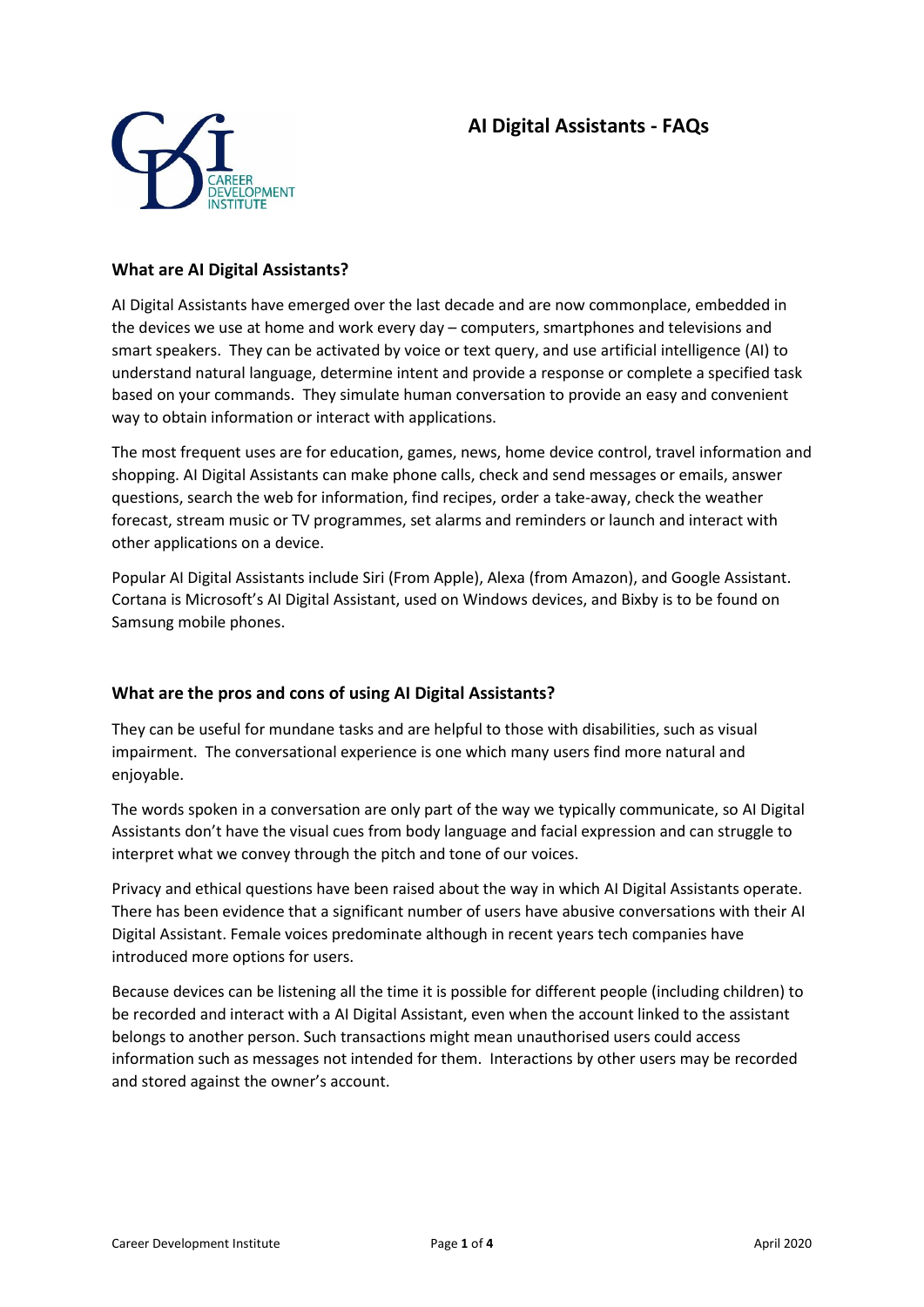# **Are AI Digital Assistants accurate?**

There are two dimensions to accuracy – how well the query or request and intent are understood, and the quality of the response given. Some perform better than others, but accuracy improves over time as your assistant learns and improves. The quality of response is also determined by content which might be accessed from web search or from third-party content creators.

Research studies have attempted to judge accuracy, and this typically involves assigning points to each response based upon a rubric. The rubric might include such factors as author expertise, quality of sources cited and accuracy of the answer provided, attribution, disclosure and currency.

Content can be created by anyone for use with AI Digital Assistants. On Alexa such third-party developed applications are called "skills", while Google has "actions" and on Siri there are "shortcuts", which allow apps on Apple devices to be configured so they can be accessed and used with Siri's voice commands. Globally there are hundreds of thousands of third-party applications.

The quality of information on third party applications is highly variable. It isn't always easy to discover what might be available. There is declining interest from developers and tech providers are looking more to in-house development.

Some AI Digital Assistants allow users to ask what was heard or recorded, or why it responded the way it did. Users can also check transaction history to see how accurate text translation of voice recordings were.

## **Are AI Digital Assistants recording everything?**

When active, AI Digital Assistants are constantly listening for their trigger phrase. This can be customised by the user, but the default would be phrases such as "Hey Siri", "OK Google", or "Alexa". Smart phones and smart TVs can also record conversations if knowingly or accidentally triggered.

When activated some devices light up or make a sound to indicate they are recording.

When a device detects what it thinks is the trigger phrase it records and stores the spoken words, uses natural language processing to sort them into structured data and uses matching algorithms to determine user intent and generate natural language responses. Sometimes devices are activated mistakenly, by words which sound similar to the trigger phrase, or by users accidentally launching the assistant manually – for example where a device has a button to activate the AI Digital Assistant in this way.

AI Digital Assistants get trained through usage, and part of this process can include human translators listening to recordings to check and improve accuracy. Providers claim this is a very small proportion of recordings. There have been some reported incidents of these translators, often thirdparty contractors misusing or leaking recordings.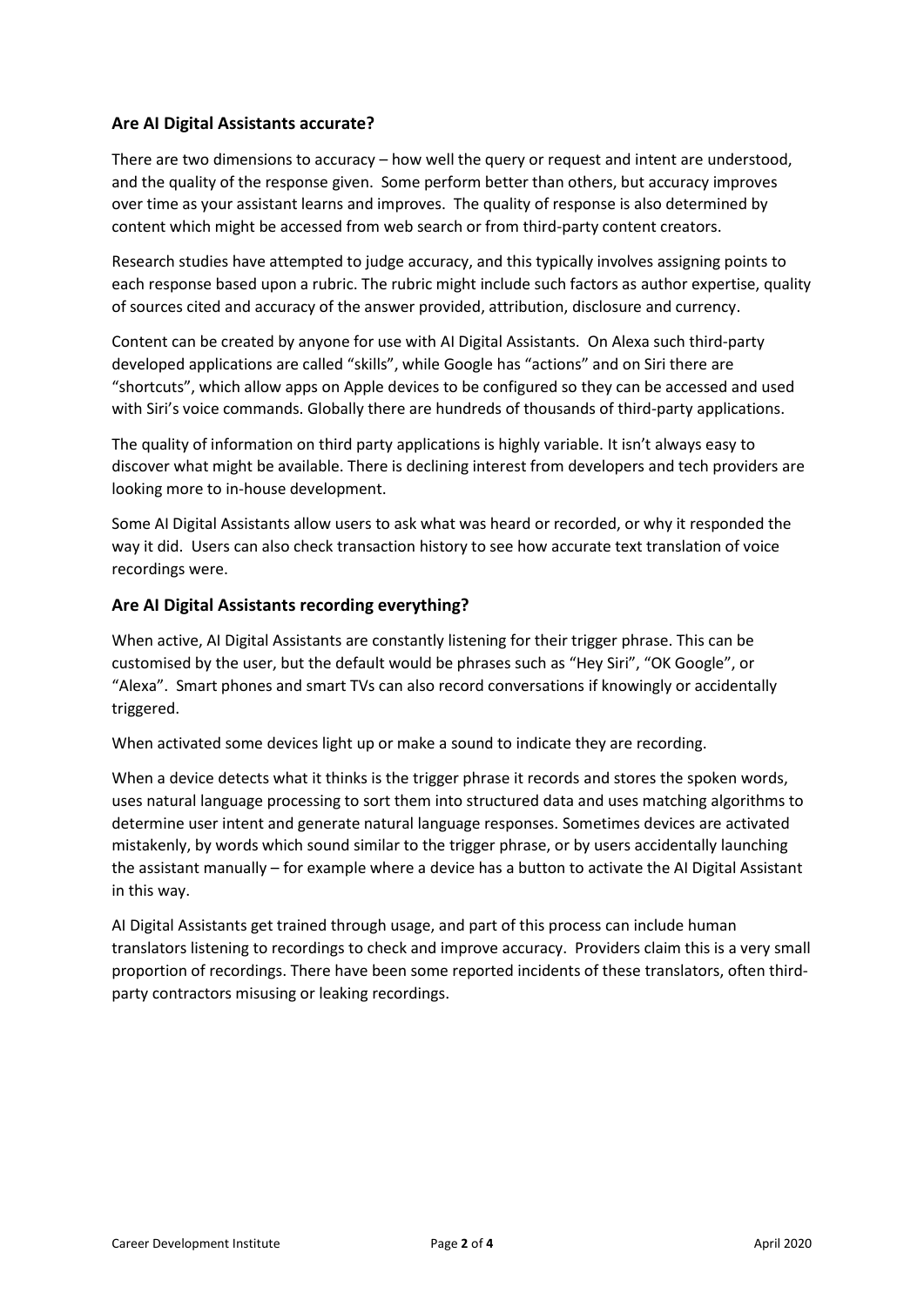## **What control do users have over privacy when using AI Digital Assistants?**

AI Digital Assistants can be switched off, muted or disabled on devices, but commonly users leave them on all the time, and may forget that when their smartphone is switched on it may be listening.

Interaction and transactions with AI Digital Assistants are stored, although users may have some control over storage and deletion of recordings. It may be possible to prevent storage of recording altogether but this impacts on the functionality of an AI Digital Assistant which is designed to learn over time, so providers would argue this can reduce the personalisation and accuracy of responses.

Users should check the privacy controls and configure these to suit their preferences. In some cases AI Digital Assistants can be trained to recognise different voices, which may be helpful where there are multiple people in a household. There may also be family-friendly settings to prevent children accessing certain content and features.

## **Could AI Digital Assistants be helpful to career development?**

There are already some career and employment related skills, actions and shortcuts available. Organisations and Institutions can develop their own resources and make them available to their users.

Some potential uses could be for transactions, such as checking service availability, providing tips and bite-sized learning, booking advice and guidance sessions, job search, accessing labour market intelligence, skills development, and using career development tools.

AI Digital Assistants can be a useful tool but are not always a satisfactory alternative to careers information advice and guidance delivered by someone who is qualified to do so.

# **What are the implications for careers practitioners?**

In physical environments it should be assumed AI Digital Assistants are active and listening, unless all devices are switched off, muted or disabled.

Practitioners should be aware of the privacy controls and settings of their own devices and follow any guidance or policies from the institutions or organisations they work with.

In their work practitioners can identify potential uses of AI Digital Assistants and demonstrate to those they work with as well as sharing good practice with other professionals.

There is scope for development of specialised career development applications that can accessed through AI Digital Assistants, with design input from Practitioners and service users.